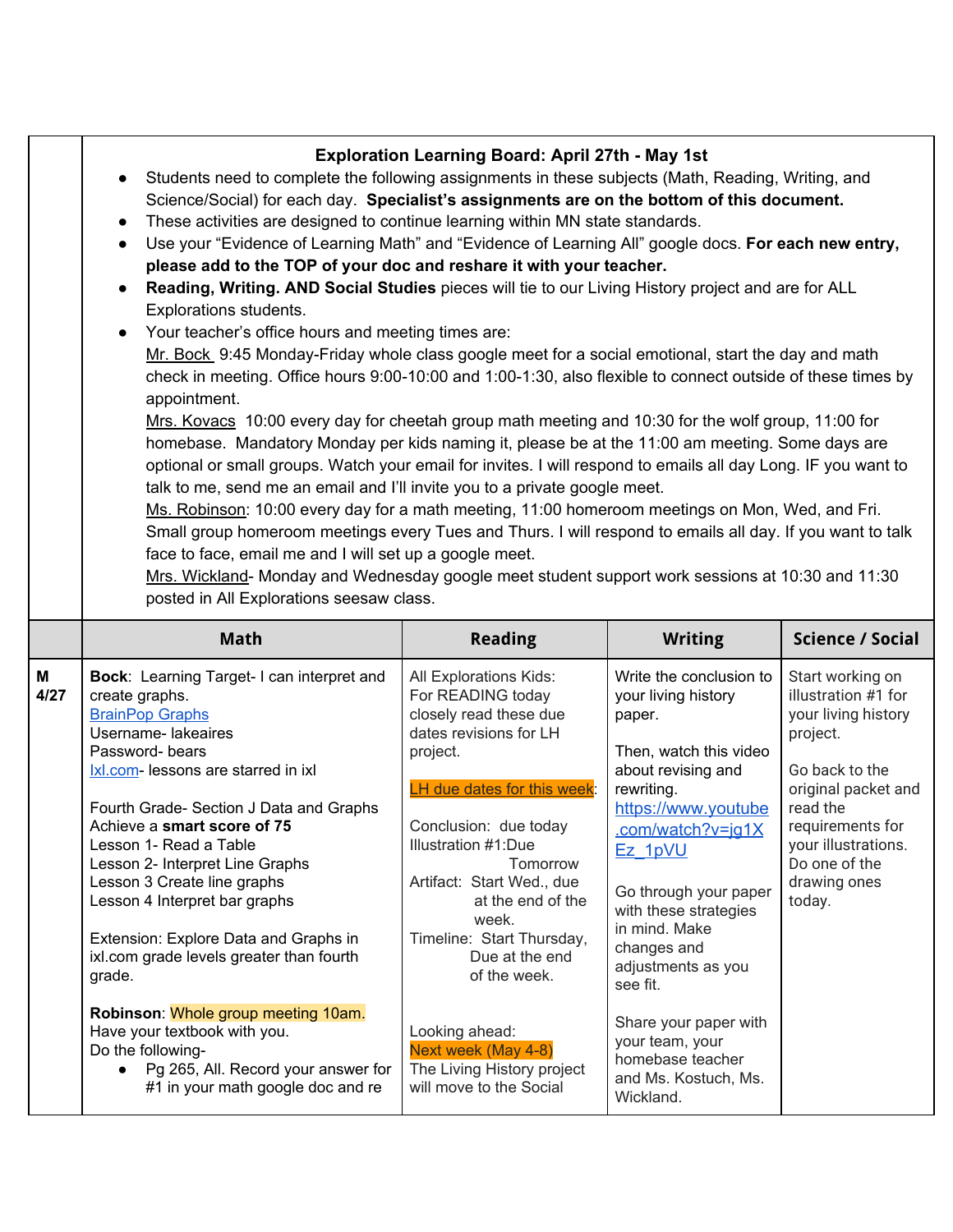| share it with me<br>Pg 270, 1-4 and 6, 8. Record your<br>answer for #6 in your math google<br>doc. Explain how you got your<br>answer. What were your steps?<br>Pg 271, ALL. Which method works<br>$\bullet$<br>best for you? Record your answer<br>to this question in your math google<br>doc<br>Pg 272, Evens<br>$\bullet$<br>Pg 275, 1-12. Try to connect with a<br>$\bullet$<br>classmate by sharing your doc with<br>each other and go over your<br>answers for these problems. Did<br>you get the same answers?<br>Kovacs: Please come to today's math<br>meeting!<br>Cheetah Group Meeting 10 AM<br>Wolf Group Meeting 10:30 AM<br>Kovacs HOMEBASE meeting at 11:00.<br><b>Mandatory Monday</b><br>We are starting this week back in the<br>textbook, so start today by locating it.<br>Cheetah: Start today by reading page 271<br>in your Volume 2 Cheetah book. Please try<br>to do this before our math meeting. Look at<br>the different strategies they listed. What are<br>you using right now? Your goal is to get to<br>the point where you can use the shortcut<br>method on the bottom right, multiplying by<br>ones first. Follow the math on this one and<br>possibly do it on paper as you are reading<br>to understand it. | Studies box once papers<br>are due on Wednesday,<br>May 6.<br>You will do your poem and<br>or Wordle. Due May 5.<br>You will finish revising and<br>start to edit. Those are<br>different? Yes they are.<br>You will do illustrations 2<br>and $3.$<br>You will write your first<br>person speech.<br>You will do an above and<br>beyond project OR catch<br>up.<br>May 11-15<br>The Living History project<br>will move to the social<br>studies box.<br>Putting it all together and<br>finding a presentation<br>mode. We will discuss<br>platform and costumes<br>when we know more about<br>the end of the year. | <b>REVISING and</b><br>REWRITING--the keys<br>to a great paper and<br>pride in your work. |  |
|---------------------------------------------------------------------------------------------------------------------------------------------------------------------------------------------------------------------------------------------------------------------------------------------------------------------------------------------------------------------------------------------------------------------------------------------------------------------------------------------------------------------------------------------------------------------------------------------------------------------------------------------------------------------------------------------------------------------------------------------------------------------------------------------------------------------------------------------------------------------------------------------------------------------------------------------------------------------------------------------------------------------------------------------------------------------------------------------------------------------------------------------------------------------------------------------------------------------------------------------------|----------------------------------------------------------------------------------------------------------------------------------------------------------------------------------------------------------------------------------------------------------------------------------------------------------------------------------------------------------------------------------------------------------------------------------------------------------------------------------------------------------------------------------------------------------------------------------------------------------------------|-------------------------------------------------------------------------------------------|--|
| Please be at the math meeting at 10! We<br>will be talking about our multiplication<br>strategies, the plan for the rest of the week,<br>and completing some practice problems.                                                                                                                                                                                                                                                                                                                                                                                                                                                                                                                                                                                                                                                                                                                                                                                                                                                                                                                                                                                                                                                                   |                                                                                                                                                                                                                                                                                                                                                                                                                                                                                                                                                                                                                      |                                                                                           |  |
| In your Math Doc, solve and write:<br>- Page 275- The top of this page $(\#1-\#12)$<br>you only have to solve even numbered<br>problems. Of course, you are always<br>welcome to attempt more. Do this on paper.<br>I would like to see your math as well as<br>your answer. Could you take a picture? If<br>you do that, it has to be a clear and close<br>picture. Your answer has to be large and<br>clear to me.                                                                                                                                                                                                                                                                                                                                                                                                                                                                                                                                                                                                                                                                                                                                                                                                                              |                                                                                                                                                                                                                                                                                                                                                                                                                                                                                                                                                                                                                      |                                                                                           |  |
| - Page 275- Solve and show your work for                                                                                                                                                                                                                                                                                                                                                                                                                                                                                                                                                                                                                                                                                                                                                                                                                                                                                                                                                                                                                                                                                                                                                                                                          |                                                                                                                                                                                                                                                                                                                                                                                                                                                                                                                                                                                                                      |                                                                                           |  |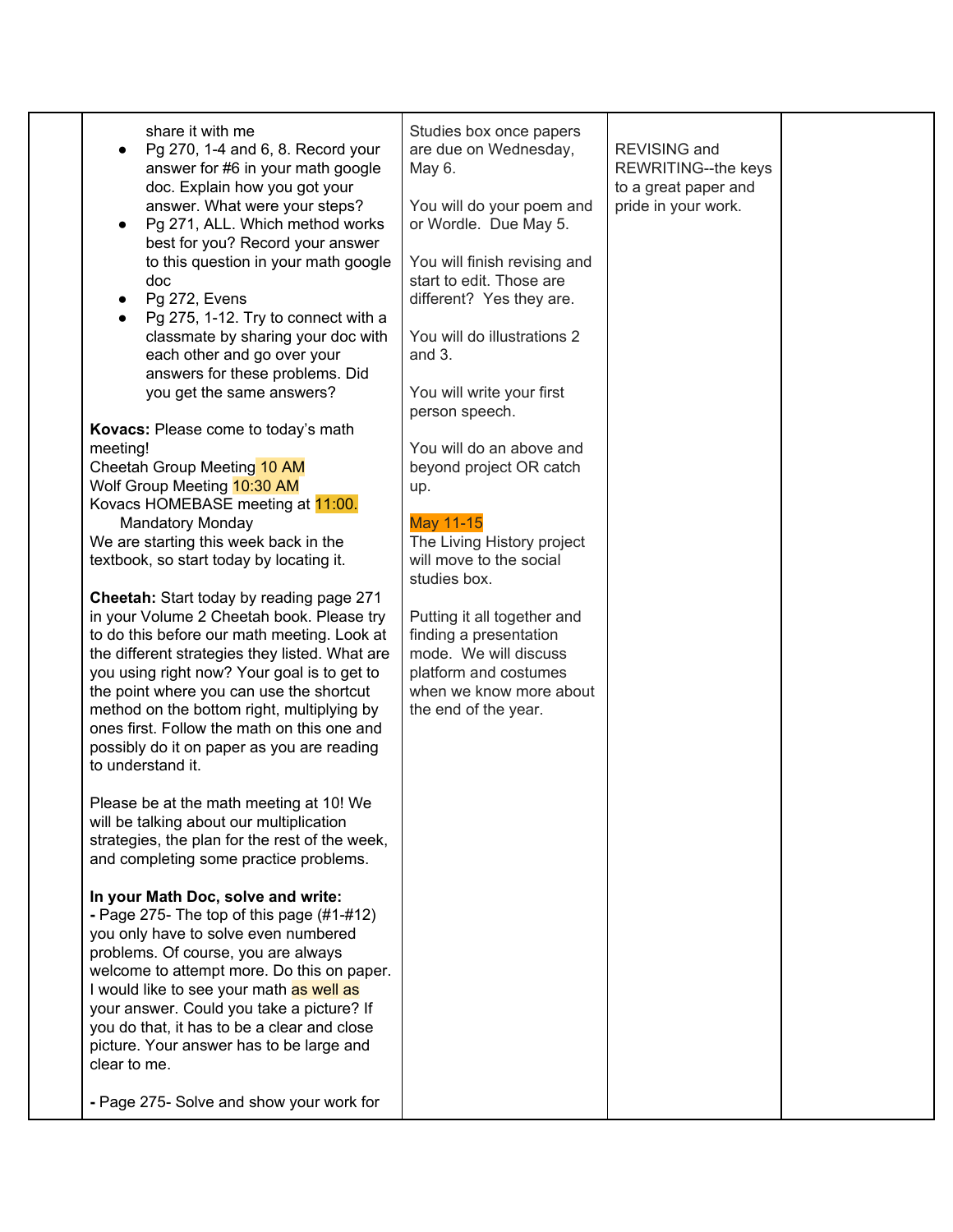| more than your answer but how you solved<br>including your steps. Could you type this?<br>Could you take a picture?<br>- Share in your Doc what you learned and<br>know about inequalities. What are the<br>symbols we use? What questions do you<br>still have? Share with at least 3 other             |  |  |
|----------------------------------------------------------------------------------------------------------------------------------------------------------------------------------------------------------------------------------------------------------------------------------------------------------|--|--|
| - Page 225-226- For these pages you are<br>checking solutions to variables in an<br>equation or inequality. You only have to<br>share solutions for the even problems, but<br>you are always welcome to do more!<br>- Page 227- Complete and share all the<br>problems on the bottom of this page. Write |  |  |
| Today we are solving equations and<br>inequalities to make a true statement. Think<br>about what is an inequality? What do you<br>remember about greater than and less than<br>symbols?<br>In your Math Doc, solve and write:                                                                            |  |  |
| Wolf: Start today by reading pages 225 and<br>227 in the Wolf Volume 2 textbook. Read<br>these pages and think about what is familiar<br>or what questions you have. Try to do this<br>before our 10:30 math meeting. We will be<br>helping Puzzled Penguin on page 228<br>during our meeting!           |  |  |
| - Share with at least 3 people in the<br>Cheetah group and comment positive<br>feedback. Reply to comments on your doc.<br>Please reshare your Doc with me at<br>(samantha.kostuch@isd624.org)                                                                                                           |  |  |
| problems #13-17 on your Google Doc.<br>Follow the instructions before on showing<br>your work.                                                                                                                                                                                                           |  |  |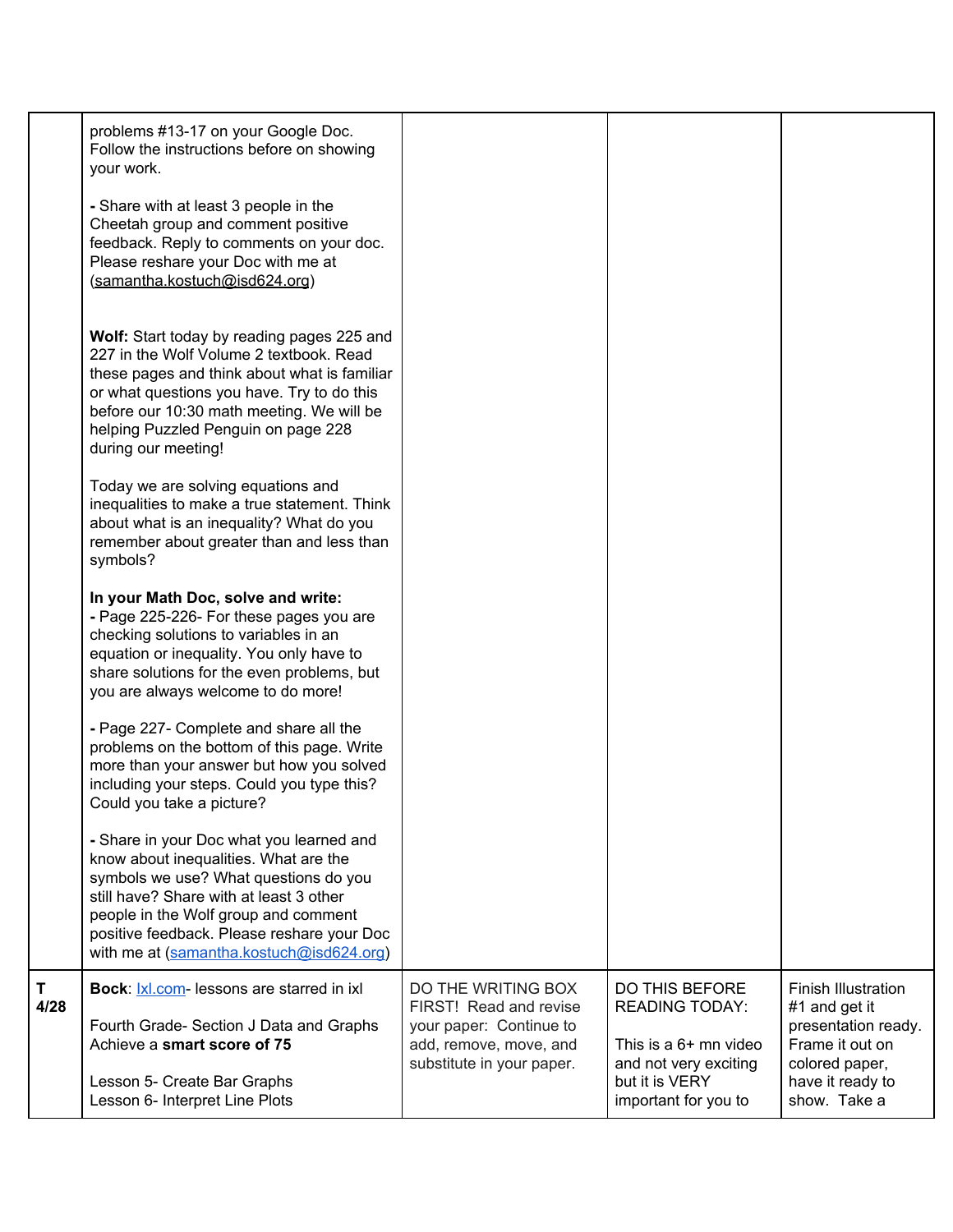| Lesson 7- Create Line Plots<br>Lesson 8- Create and interpret line plots<br>with fractions                                                                                                                                                            | Read comments friends<br>and teachers have sent<br>you.                                                             | watch. I want you to<br>hear this message<br>during this part of the<br>living history project. | picture of it and<br>paste it on your<br>evidence of<br>learning all doc.          |
|-------------------------------------------------------------------------------------------------------------------------------------------------------------------------------------------------------------------------------------------------------|---------------------------------------------------------------------------------------------------------------------|-------------------------------------------------------------------------------------------------|------------------------------------------------------------------------------------|
| Extension: Explore Data and Graphs in<br>ixl.com grade levels greater than fourth<br>grade.                                                                                                                                                           | Ask mom or dad or<br>grandma orto read your<br>paper and offer<br>suggestions.                                      | You will learn that<br>rewriting and revising<br>is the most important<br>part of your work.    | Share it with some<br>friends.                                                     |
| Robinson: Optional whole group math<br>meeting today. Come if you have questions.<br>Watch the recording if you don't come. Do<br>the following-                                                                                                      | Remember, don't love your<br>paper as is, it can always<br>be improved upon.                                        | https://criticalthinkerac<br>ademy.com/courses/a-<br>essays/lectures/31582                      | Ideas for you if you<br>do not have<br>colored paper for<br>framing it out:        |
| Pg 276 All. In your math google<br>doc, explain situations where you<br>would overestimate.<br>Pg 279, Evens<br>Pg 281-282 ALL                                                                                                                        | Today you should continue<br>to revise and rewrite. The<br>video link in the writing box<br>is SO IMPORTANT for you | $\underline{6}$<br>Watch this. Then in<br>your evidence of<br>learning all doc write 3          | Use grocery bags<br>to give it a cool old<br>fashioned look;                       |
| Pg 283, Evens. In your math google<br>doc, what pattern do you see in<br>your answers for #20                                                                                                                                                         | to watch. Watch it once,<br>watch it twice, learn from it.                                                          | things that stood out to<br>you as important.                                                   | Use wrapping<br>paper you have<br>around to give it a<br>fun and colorful          |
| Kovacs: Optional math meetings today! If<br>you have questions or if you want to share<br>math ideas please come!<br>Cheetah Group Meeting 10 AM<br>Wolf Group Meeting 10:30 AM<br>Kovacs HOMEBASE optional meeting                                   |                                                                                                                     |                                                                                                 | look;<br>Use old<br>newspapers to give<br>it a cool look;                          |
| today at 11:00.<br>Cheetah:<br>Start today with thinking about what you                                                                                                                                                                               |                                                                                                                     |                                                                                                 | Use an old actual<br>frame that mom or<br>dad say you can<br>use.                  |
| know about multiplying with decimals. What<br>do you remember about this? Go to page<br>283. Look at #19 and #20. When these are<br>multiplied, what happens to the answer?<br>What is the pattern here? Think about this<br>before our math meeting. |                                                                                                                     |                                                                                                 | Share ideas with<br>each other. How<br>else could you jazz<br>up and illustration? |
| Optional math meeting at 10 that I<br>encourage you to come to! We will be<br>talking about yesterday's work as well as<br>multiplying with decimals from today.                                                                                      |                                                                                                                     |                                                                                                 |                                                                                    |
| In your Math Doc, solve and write:<br>- Page 287- #1-7 and #8-11. Think about<br>what happens when you multiply by<br>decimals vs. whole numbers. Write your<br>answers and explanations in your doc.                                                 |                                                                                                                     |                                                                                                 |                                                                                    |
| - Page 290- Think about how estimating<br>could be helpful when multiplying. Do<br>#22-24 and write this in your doc. Then<br>write a statement about why this could be                                                                               |                                                                                                                     |                                                                                                 |                                                                                    |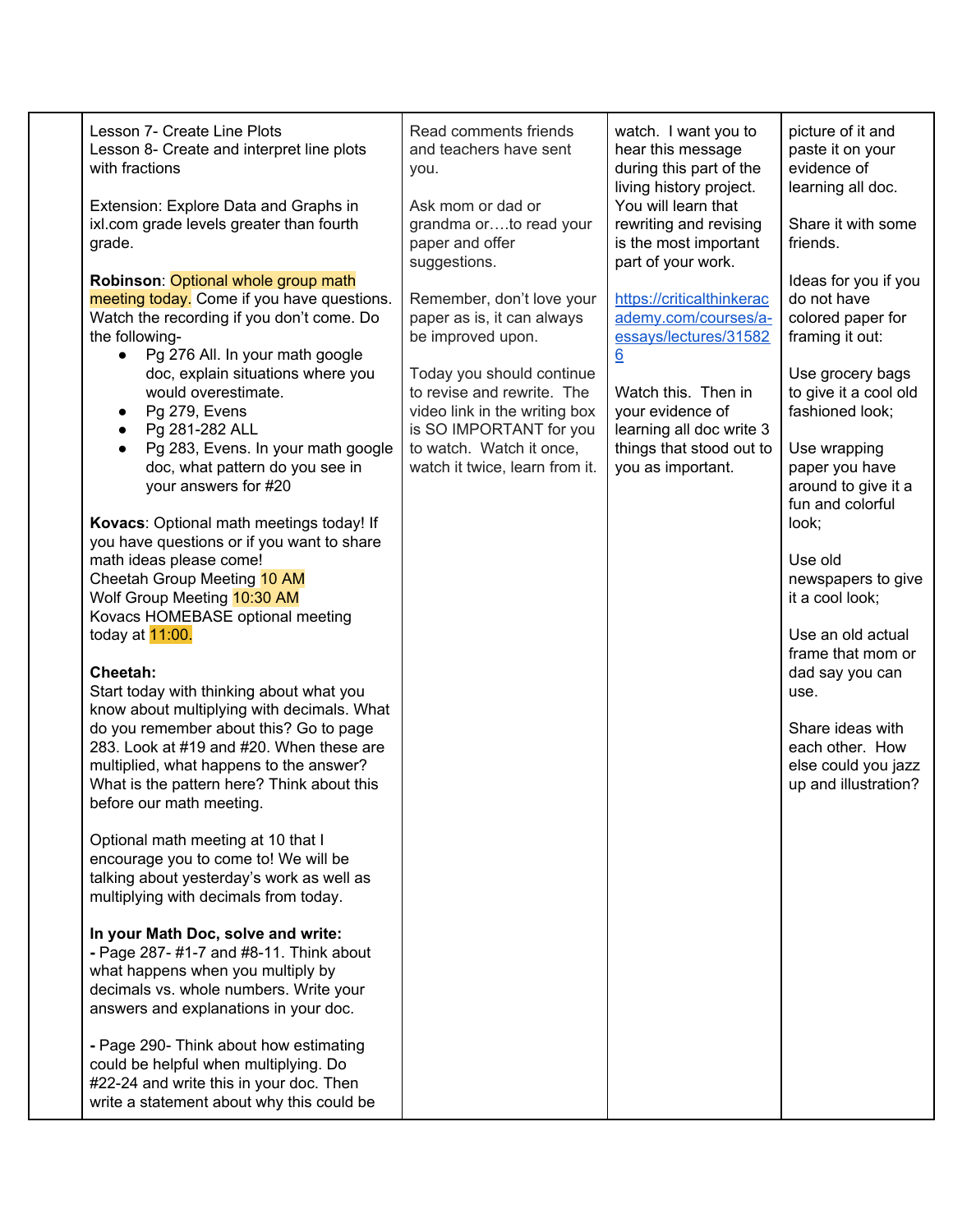|           | helpful in solving AND for a real-life<br>situation.<br>- Take a look at yesterday's work. Did I (Ms.<br>Kostuch) or a peer comment on it at all?<br>Did you reply and comment on other docs<br>shared with you? Are there any questions I<br>asked you? Comment on the docs shared<br>with you. Please reshare your Doc with me<br>at (samantha.kostuch@isd624.org)<br>Wolf: Start today by thinking about inverse<br>operations. What do you know about them?<br>Where could you find more information<br>about what they are? |                                                                                  |                     |                                          |
|-----------|----------------------------------------------------------------------------------------------------------------------------------------------------------------------------------------------------------------------------------------------------------------------------------------------------------------------------------------------------------------------------------------------------------------------------------------------------------------------------------------------------------------------------------|----------------------------------------------------------------------------------|---------------------|------------------------------------------|
|           | Optional math meeting at 10:30 that I<br>encourage you to come to! We will be<br>helping Puzzled Penguin on page 232,<br>talking about textbook pages, and<br>vocabulary at this meeting.<br>In your Math Doc, solve and write:                                                                                                                                                                                                                                                                                                  |                                                                                  |                     |                                          |
|           | - Page 229-231- You only have to share<br>your solutions for the even problems for<br>these pages. As always, you can attempt<br>more and share them!<br>It is very important that from now on you<br>share not only your solution, but how you<br>solved it. We will talk about strategies for<br>this during our math meeting.                                                                                                                                                                                                 |                                                                                  |                     |                                          |
|           | - Make your own equation or inequality for<br>other people to solve on your Google Doc!<br>Farther down, write a possible solution and<br>a related equation using an inverse<br>operation.                                                                                                                                                                                                                                                                                                                                      |                                                                                  |                     |                                          |
|           | - Take a look at yesterday's work. Did I (Ms.<br>Kostuch) or a peer comment on it? Did you<br>reply and comment on other docs shared<br>with you? Are there questions I asked you?                                                                                                                                                                                                                                                                                                                                               |                                                                                  |                     |                                          |
|           | If you need more practice, there are<br>additional problems on page 233 you could<br>look at that we can talk about in tomorrow's<br>math meeting. Please reshare your Doc<br>with me at (samantha.kostuch@isd624.org)                                                                                                                                                                                                                                                                                                           |                                                                                  |                     |                                          |
| W<br>4/29 | Bock:  x .com- lessons are starred in ixl<br>Fourth Grade- Section J Data and Graphs                                                                                                                                                                                                                                                                                                                                                                                                                                             | Today in the Living History<br>world you are going to<br>Build your artifact. Go | Build your artifact | Build your artifact<br>You may have this |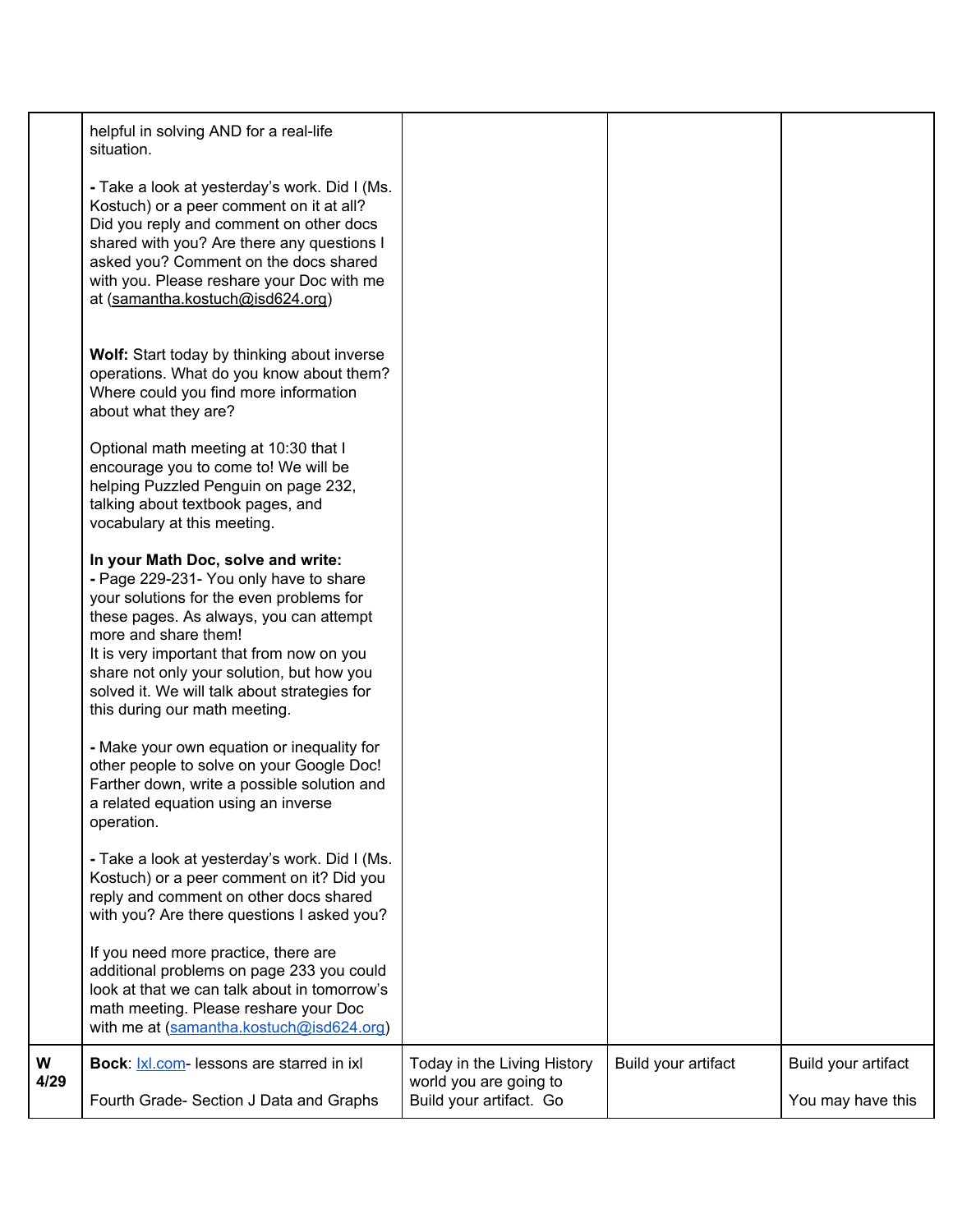| Achieve a smart score of 75<br>Lesson 9- Interpret Frequency Charts<br>Lesson 10 Interpret stem and leaf plots<br>Lesson 11 Create stem and leaf plots<br>Lesson 12 Circle Graphs                                                                                                                                                                                                                                                                                                                                                                                                                                                                                                                                                                                                                                                                                                                                                                                                                                                                                                                                                                                                                                                                                                                                                                                                                                                                                                                                                                                                                      | back to the initial packet<br>and read about the<br>requirements for the<br>artifact. On the second<br>page it says,                                                                                                                                                                                                                                                                                                                                                                                                                                                | You may have this<br>time to build your<br>artifact too.<br>Ideas:                                                                                                                                                                                                                                                                                                                                               | time to build your<br>artifact too. |
|--------------------------------------------------------------------------------------------------------------------------------------------------------------------------------------------------------------------------------------------------------------------------------------------------------------------------------------------------------------------------------------------------------------------------------------------------------------------------------------------------------------------------------------------------------------------------------------------------------------------------------------------------------------------------------------------------------------------------------------------------------------------------------------------------------------------------------------------------------------------------------------------------------------------------------------------------------------------------------------------------------------------------------------------------------------------------------------------------------------------------------------------------------------------------------------------------------------------------------------------------------------------------------------------------------------------------------------------------------------------------------------------------------------------------------------------------------------------------------------------------------------------------------------------------------------------------------------------------------|---------------------------------------------------------------------------------------------------------------------------------------------------------------------------------------------------------------------------------------------------------------------------------------------------------------------------------------------------------------------------------------------------------------------------------------------------------------------------------------------------------------------------------------------------------------------|------------------------------------------------------------------------------------------------------------------------------------------------------------------------------------------------------------------------------------------------------------------------------------------------------------------------------------------------------------------------------------------------------------------|-------------------------------------|
| Extension: Explore Data and Graphs in<br>ixl.com grade levels greater than fourth<br>grade.<br>Robinson: Small group math meetings 10<br>and 10:30. Do the following<br>Pg 286, 45-52<br>$\bullet$<br>Pg 287, 8-15. Once you have<br>$\bullet$<br>answered these questions, in your<br>google doc, what pattern have you<br>noticed in these problems.<br>Pg 289, Odds<br>$\bullet$<br>Pg 290, ALL. Record you answer<br>$\bullet$<br>for #25 in your google math doc<br>Kovacs: Today's math meeting is optional.<br>Cheetah Group Meeting 10 AM<br>Wolf Group Meeting 10:30 AM<br>Kovacs HOMEBASE small group meetings<br>between 11:00-11:30. Check your email.<br>Cheetah: Start today by reading the top of<br>page 289. Read #1-4. Think about what you<br>remember about rounding. What are the<br>rules for when you round up or down? What<br>about if it is a decimal? Think about this for<br>the math meeting.<br>We have an optional math meeting at 10!<br>We will be talking about multiplying with<br>decimals, rounding, and answering<br>questions.<br>In your Math Doc, solve and write:<br>- Page 289- #5-20 Solve only the even<br>numbered problems here. You are welcome<br>to do more. Write any general rules you<br>know about rounding in your Google doc<br>- Page 293-294- This is multiplying with<br>decimals practice. If you need a review,<br>look back at the pages we did earlier.<br>#11-18 solve the even numbered problems.<br>Then, solve for #27, 28, and 32. Explain<br>your thinking and show your answer.<br>- Take a look at yesterday's work. Did I (Ms. | "Students must create (not<br>buy already made) a prop<br>or model that symbolizes a<br>contribution or significant<br>event for their famous<br>person." You have all<br>subjects except math to<br>work on this today!<br>***** Living History Google<br>Slideshow********<br>For all the kids and parents<br>who have never been part<br>of an Explorations Living<br>History Museum Project,<br>we created this google<br>slide show to SHOW you<br>what you are working<br>toward.<br>Enjoy! Watch it once,<br>watch it twice<br><b>Living History Project</b> | A diorama or a scene<br>in their life<br>A personal journal<br>they kept--make one<br>A scrapbook of their<br>life--make one<br>A mockup of a book<br>they wrote<br>A puppet of them, or a<br>character they created<br>A mock up of<br>something they<br>invented<br>Look at the pictures<br>from last year in the<br>google slides link<br>posted in reading and<br>get ideas from what<br>kids did last year. |                                     |
|                                                                                                                                                                                                                                                                                                                                                                                                                                                                                                                                                                                                                                                                                                                                                                                                                                                                                                                                                                                                                                                                                                                                                                                                                                                                                                                                                                                                                                                                                                                                                                                                        |                                                                                                                                                                                                                                                                                                                                                                                                                                                                                                                                                                     |                                                                                                                                                                                                                                                                                                                                                                                                                  |                                     |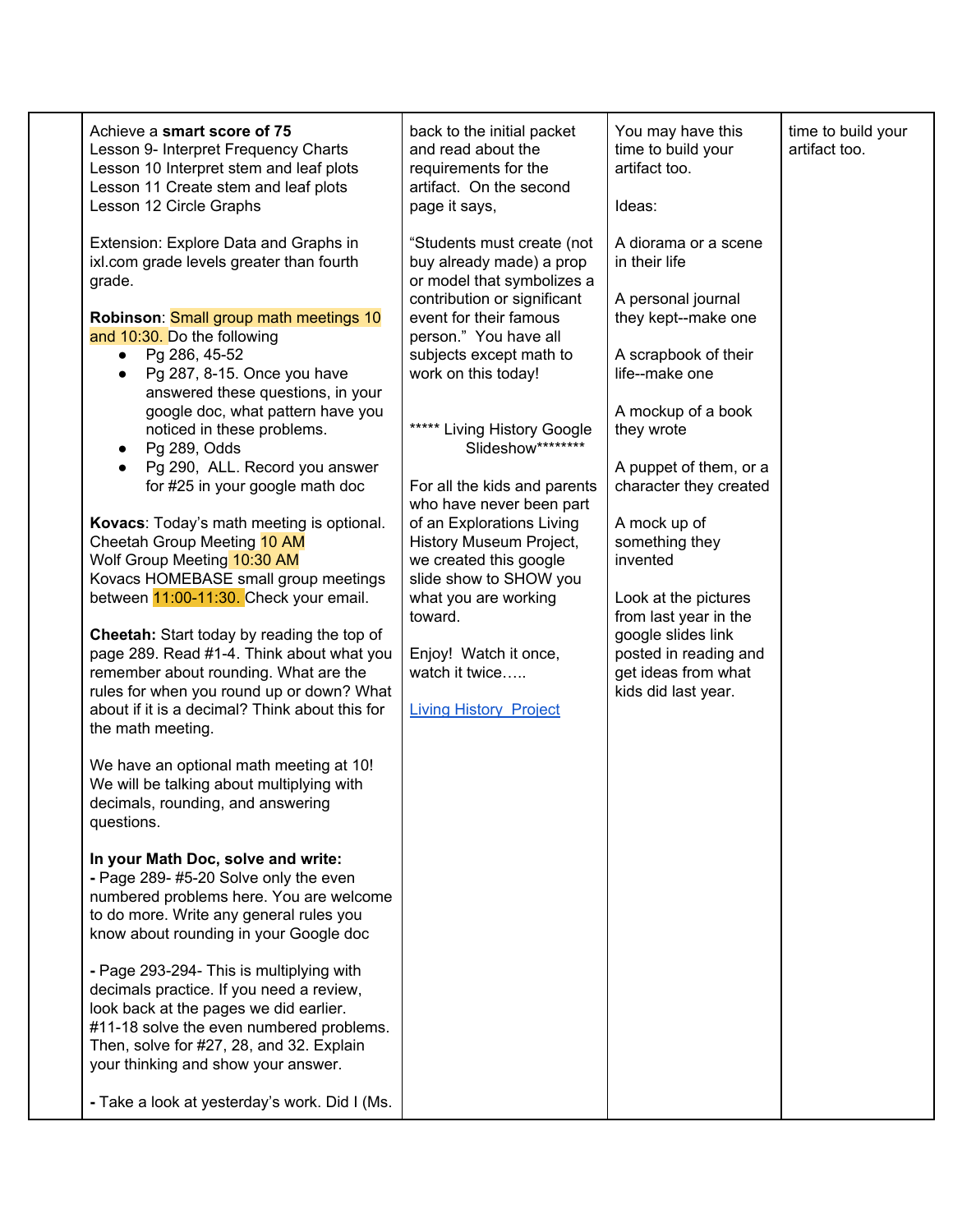| ΤH<br>4/30 | Bock: Ixl.com- lessons are starred in ixl<br>Fourth Grade- Section J Data and Graphs<br>Achieve a smart score of 100<br>*Complete Lessons 1-12                                                                                                                                                                                                                                                                                                                             | Today is the day set aside<br>to do your timeline.<br>Go back to the packet and<br>read the requirements for | Timeline<br>Keep working on your<br>timeline. | Timeline<br>This time is also<br>set aside for<br>timeline work. Get |
|------------|----------------------------------------------------------------------------------------------------------------------------------------------------------------------------------------------------------------------------------------------------------------------------------------------------------------------------------------------------------------------------------------------------------------------------------------------------------------------------|--------------------------------------------------------------------------------------------------------------|-----------------------------------------------|----------------------------------------------------------------------|
|            | own word problem or situation like on page<br>235! Challenge your friends to solve this!<br>Share with peers from the wolf group.<br>Maybe include the answer somewhere on<br>your Doc to look at?<br>- Take a look at yesterday's work. Did I (Ms.<br>Kostuch) or a peer comment on it at all?<br>Did you reply and comment on other docs<br>shared with you? Are there any questions I<br>asked you? Please reshare your Doc with<br>me at (samantha.kostuch@isd624.org) |                                                                                                              |                                               |                                                                      |
|            | - Page 234-235- Problems #22-33 please<br>work on the odd problems. Share your<br>answers and strategies on your Doc.<br>- Optional challenge: Come up with your                                                                                                                                                                                                                                                                                                           |                                                                                                              |                                               |                                                                      |
|            | In your Math Doc, solve and write:<br>- Page 234- Solve and share your solutions<br>to problems #15-21. For #19-21 make sure<br>you share your thinking/process/work in<br>addition to your final answer on your<br>Google Doc.                                                                                                                                                                                                                                            |                                                                                                              |                                               |                                                                      |
|            | We have an optional math meeting at<br>10:30. We will talk about what you read on<br>page 234 and yesterday's work. We will be<br>helping Puzzled Penguin on page 236.                                                                                                                                                                                                                                                                                                     |                                                                                                              |                                               |                                                                      |
|            | Wolf: Start today by reading the top of<br>page 234 and the vocabulary. Read about<br>what a multiplicative inverse is. Then read it<br>again slowly to understand how this relates<br>to a reciprocal. Keep reading, why is this<br>useful? Why does this work? Remember<br>what you do to one side of an equation, you<br>have to do to the other side to keep them<br>equivalent.                                                                                       |                                                                                                              |                                               |                                                                      |
|            | Kostuch) or a peer comment on it at all?<br>Did you reply and comment on other docs<br>shared with you? Are there any questions I<br>asked you? Comment on the docs shared<br>with you. Please reshare your Doc with me<br>at (samantha.kostuch@isd624.org)                                                                                                                                                                                                                |                                                                                                              |                                               |                                                                      |
|            |                                                                                                                                                                                                                                                                                                                                                                                                                                                                            |                                                                                                              |                                               |                                                                      |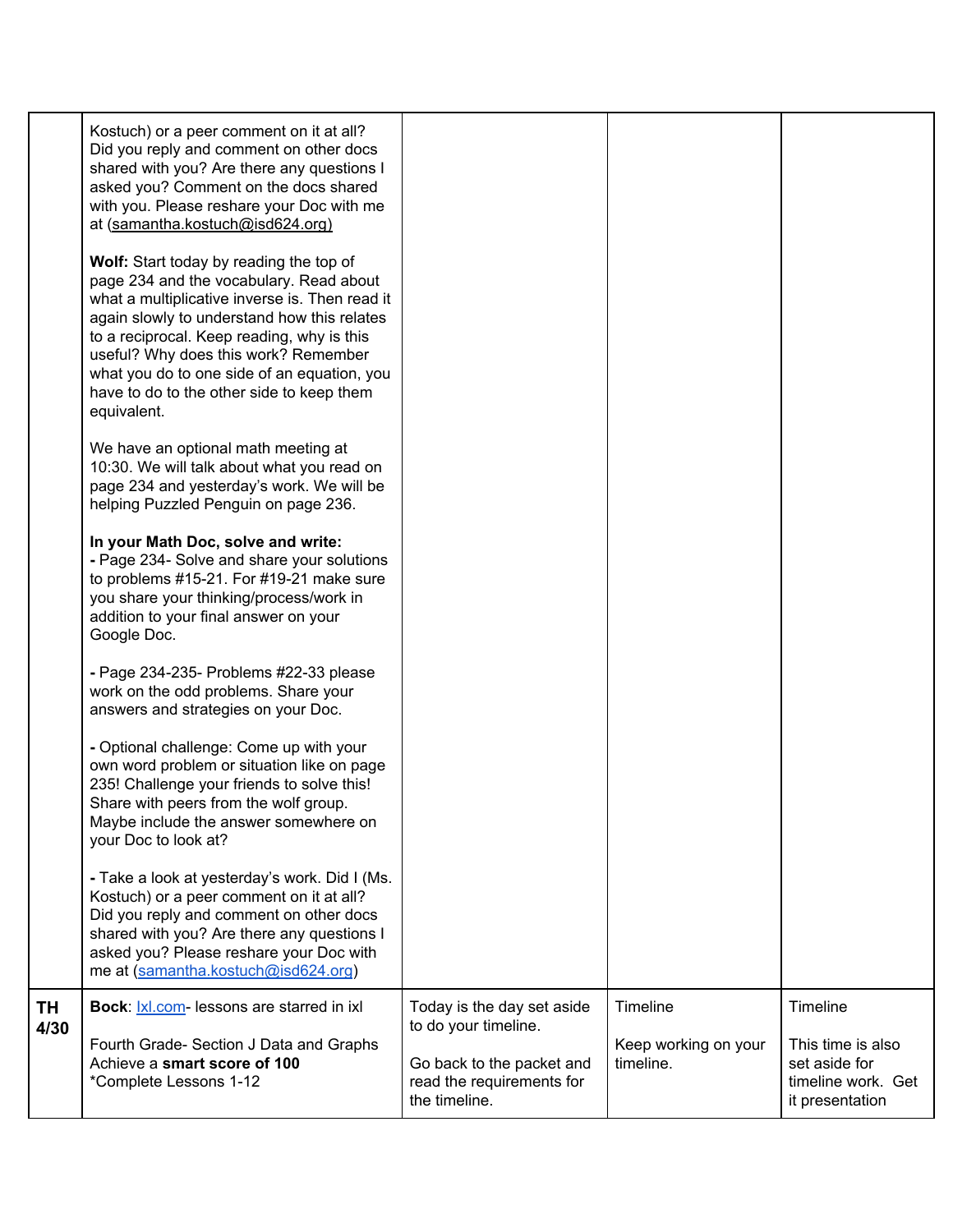| Extension: Explore Data and Graphs in<br>ixl.com grade levels greater than fourth<br>grade.<br>Robinson: Small group meetings 10 and<br>10:30<br>Pg 293, Odds. Record your<br>$\bullet$<br>answers for 1-4 on your math doc.<br>Compare answers with a<br>classmate.<br>Pg 294, Odds<br>$\bullet$<br>Pg 298, ALL<br>$\bullet$<br>Kovacs: Please come to the math meeting,<br>it is the last student day of the week!<br>Cheetah Group Meeting 10 AM<br>Wolf Group Meeting 10:30 AM<br>Kovacs HOMEBASE meeting today at<br>11:00. Please come to this, it is the last<br>student day of the week!                                                                                                                                                                                                                                                                                                                                                                                                                                                                                               | Here is a quick, easy to<br>understand and well<br>organized video on making<br>a timeline. Also, I love how<br>the timeline in this video<br>looks: colorful,<br>illustrations, etc.<br>https://www.google.com/se<br>arch?q=how+to+make+a+ti<br>me+line+for+kids&oq=how<br>+to+make+a+time+line+for<br>+kids&ags=chrome69i57.<br>6374j0j7&sourceid=chrome<br>&ie=UTF-8#kpvalbx= FXC<br>gXqn6HoKmtQbcm4uoDA<br>76 | THINK THINK THINK<br>that these are<br>minimum<br>requirements. What<br>can you do to make<br>your timeline great?                       | ready. Is it neat,<br>easy to read,<br>colorful, do the<br>dates stand out or<br>do you need to<br>trace them in<br>marker?<br>Can you frame it<br>out?<br>Ask people at your<br>house what they<br>think of your<br>timeline. Put a<br>picture of it on your<br>evidence of<br>learning all and<br>share the doc and<br>look for comments. |
|------------------------------------------------------------------------------------------------------------------------------------------------------------------------------------------------------------------------------------------------------------------------------------------------------------------------------------------------------------------------------------------------------------------------------------------------------------------------------------------------------------------------------------------------------------------------------------------------------------------------------------------------------------------------------------------------------------------------------------------------------------------------------------------------------------------------------------------------------------------------------------------------------------------------------------------------------------------------------------------------------------------------------------------------------------------------------------------------|-------------------------------------------------------------------------------------------------------------------------------------------------------------------------------------------------------------------------------------------------------------------------------------------------------------------------------------------------------------------------------------------------------------------|------------------------------------------------------------------------------------------------------------------------------------------|---------------------------------------------------------------------------------------------------------------------------------------------------------------------------------------------------------------------------------------------------------------------------------------------------------------------------------------------|
| Cheetah: Start today by reading page 297.<br>Think about how you divide. The goal is to<br>get to the digit-by-digit method. Try solving<br>with this method. Follow along with the<br>math on the page.<br>Today our math meeting is at 10! We will<br>answer questions and talk about division of<br>whole numbers and remainders. We will<br>also wrap up this week and talk about your<br>homework over the four day weekend.<br>In your Math Doc, solve and write:<br>- Page 298- Solve for #1-4. You should put<br>your answer AND how you solved this.<br>Could you take a picture that clearly shows<br>your answer and how you solved it?<br>- Page 298- Read the section titled 'Work<br>with Remainders'. Think about when you<br>would have a remainder. How do they<br>represent the remainder? Solve for #7-9<br>and put this in your Google doc.<br>- Take a look at yesterday's work. Did I (Ms.<br>Kostuch) or a peer comment on it at all?<br>Did you reply and comment on other docs<br>shared with you? Are there any questions I<br>asked you? Comment on the docs shared | ****Things DUE today:<br><b>Conclusion section</b><br><b>Illustration 1</b><br><b>Artifact</b><br><b>Timeline</b><br><b>Revision work</b>                                                                                                                                                                                                                                                                         | ***Things DUE today:<br><b>Conclusion section</b><br><b>Illustration 1</b><br><b>Artifact</b><br><b>Timeline</b><br><b>Revision work</b> | *Things DUE<br>today:<br><b>Conclusion section</b><br><b>Illustration 1</b><br><b>Artifact</b><br><b>Timeline</b><br><b>Revision work</b>                                                                                                                                                                                                   |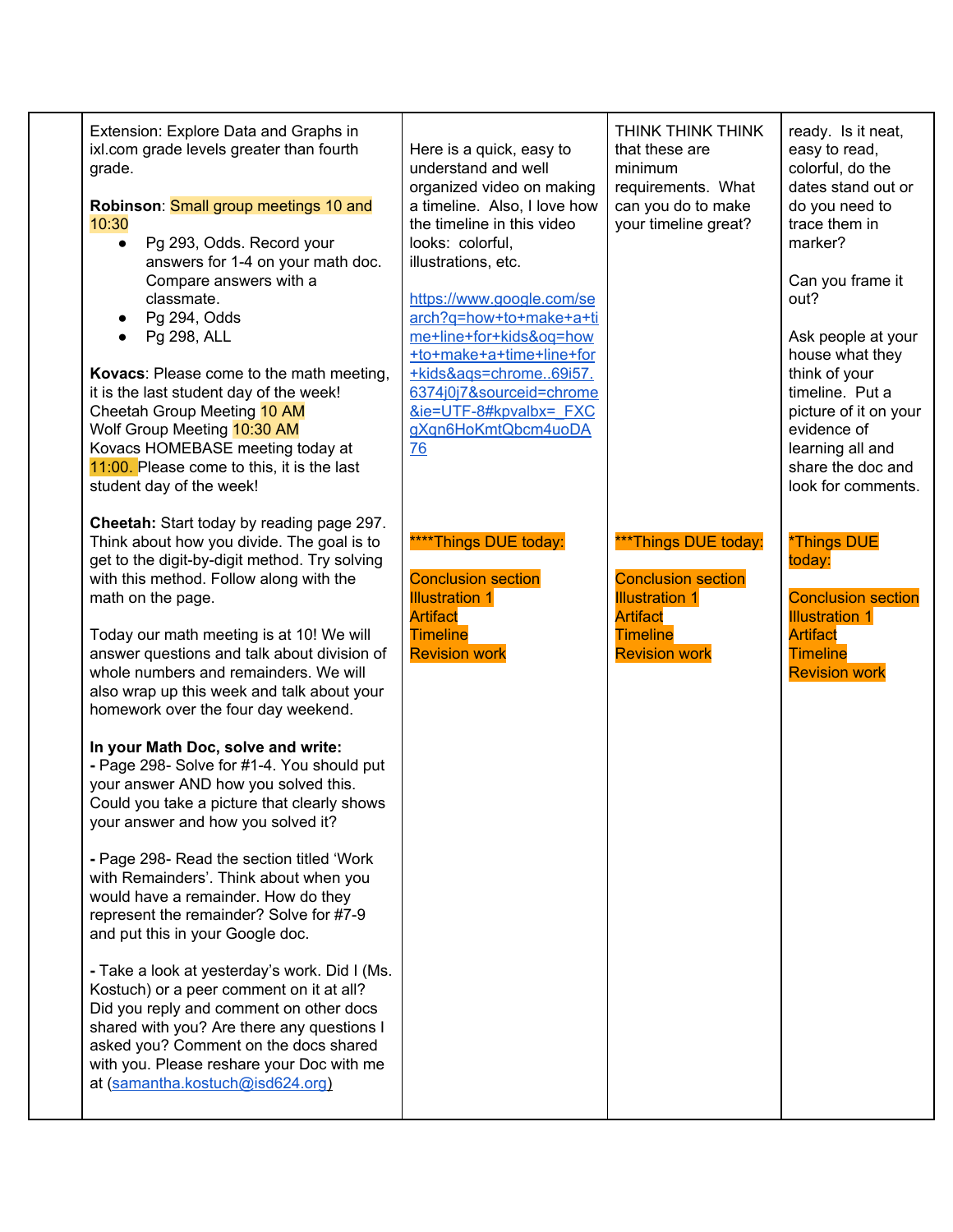| <b>CHEETAH WEEKEND HOMEWORK:</b><br>Cheetah: Start by reading pages 301-302.<br>Think about dividing with decimals. What do<br>you do to make this easier? What do you<br>remember from class?                                                                                                                                                                                                                                                                                                                  |  |  |
|-----------------------------------------------------------------------------------------------------------------------------------------------------------------------------------------------------------------------------------------------------------------------------------------------------------------------------------------------------------------------------------------------------------------------------------------------------------------------------------------------------------------|--|--|
| In your Math Doc, solve and write:<br>- Page 301-#1-5 Solve for the odd<br>numbered questions. Show your thinking in<br>some way as well as your answer                                                                                                                                                                                                                                                                                                                                                         |  |  |
| - Page 302- #15-20 Write about these<br>questions and your answers to them. Show<br>your work and explain your reasoning.<br>Then, write a few sentences about dividing<br>with decimals. What is helpful when doing<br>this? What procedure do you use?                                                                                                                                                                                                                                                        |  |  |
| Wolf: Start today by reading pages 237 and<br>238 without solving for anything. You are<br>applying your knowledge from the past<br>week to a taxi ride and hot air balloon ride<br>situation.<br>You are required to graph data points in<br>these two problems. Think about how you<br>could do this without being provided graph<br>paper. Could you print some? Could you<br>make paper into graph paper with lines you<br>drew? Could you use lined notebook paper<br>and add vertical lines with a ruler? |  |  |
| Today our math meeting is at 10:30! We will<br>be talking about today's problems and<br>strategies that could be helpful. We will<br>wrap up the week and talk about homework<br>for your four day weekend.                                                                                                                                                                                                                                                                                                     |  |  |
| In your Math Doc, solve and write:<br>- You will be answering the questions for<br>pages 237 and 238. Include your answers<br>on your Math Doc. Include your graph.<br>Could you upload a close picture?                                                                                                                                                                                                                                                                                                        |  |  |
| - Take a look at yesterday's work. Did I (Ms.<br>Kostuch) or a peer comment on it at all?<br>Did you reply and comment on other docs<br>shared with you? Are there any questions I<br>asked you? Please reshare your Doc with<br>me at (samantha.kostuch@isd624.org)                                                                                                                                                                                                                                            |  |  |
| <b>WOLF WEEKEND HOMEWORK:</b><br>Wolf: During this four day weekend we are<br>wrapping up our work from this week.                                                                                                                                                                                                                                                                                                                                                                                              |  |  |